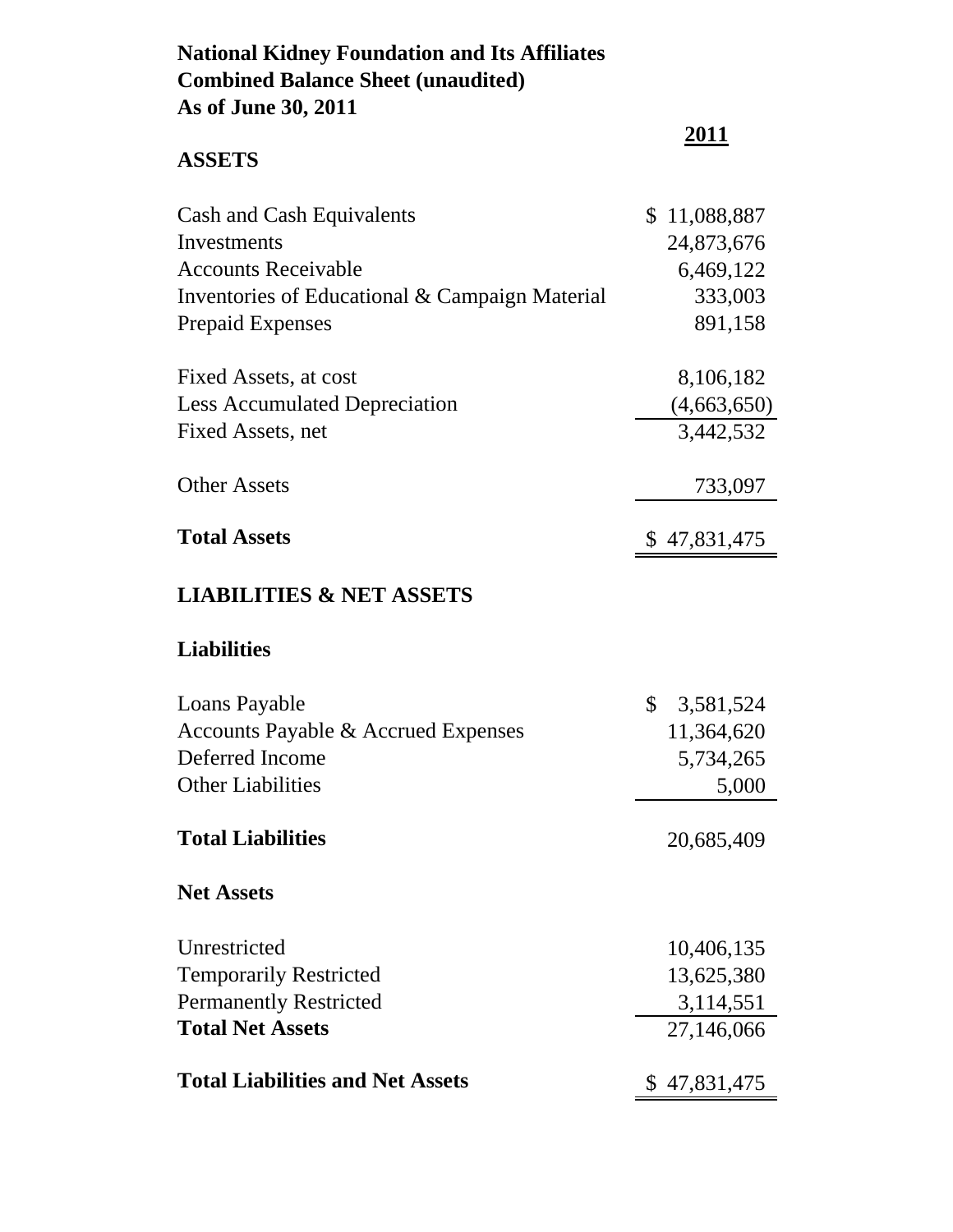### **National Kidney Foundation and Its Affiliates Combined Statement of Activities (unaudited) For the Year Ended June 30, 2011**

|                                                                |                          | Temporarily              | Permanently           |                          |
|----------------------------------------------------------------|--------------------------|--------------------------|-----------------------|--------------------------|
|                                                                | Unrestricted             | Restricted               | Restricted            | <b>Total FY11</b>        |
| SUPPORT, REVENUE AND RECLASSIFICATIONS                         |                          |                          |                       |                          |
| Support from the Public:<br>Received Directly:                 |                          |                          |                       |                          |
| Contributions                                                  | \$<br>7,603,391          | \$3,275,154              | \$                    | \$10,878,545             |
| Special Events Revenue                                         | 21,679,856               | 182,823                  | $\boldsymbol{0}$      | 21,862,679               |
| <b>Less: Direct Benefit Costs</b>                              | (6,278,965)              | 0                        | $\overline{0}$        | (6,278,965)              |
| Net Support from Special Events                                | 15,400,891               | 182,823                  | $\boldsymbol{0}$      | 15,583,714               |
| Received Indirectly:                                           |                          |                          |                       |                          |
| United & Federated Funds                                       | 2,168,756                | 128,402                  | $\theta$              | 2,297,158                |
| Combined Federal Campaign                                      | 1,007,382                | 56,867                   | $\boldsymbol{0}$      | 1,064,249                |
| Total Support from the Public                                  | 26,180,420               | 3,643,246                | $\overline{0}$        | 29,823,666               |
| <b>Government Grants</b>                                       | 3,832,030                | 25,905                   | 0                     | 3,857,935                |
|                                                                |                          |                          |                       |                          |
| Other Revenue:                                                 |                          |                          |                       |                          |
| Program Service Fees                                           | 18,575,572               | 483,770                  | $\boldsymbol{0}$      | 19,059,342               |
| Membership Dues<br>Sale of Literature & Drugs (net of expense) | 688,625<br>155,371       | 0<br>$\theta$            | 0<br>$\boldsymbol{0}$ | 688,625<br>155,371       |
| Investment Income (Loss)                                       | 1,608,858                | 2,012,624                | 0                     | 3,621,482                |
|                                                                |                          |                          |                       |                          |
| <b>Sales of Donated Vehicles</b>                               | 8,926,898                | $\boldsymbol{0}$         | $\boldsymbol{0}$      | 8,926,898                |
| Less: Cost of Sales & Selling Expenses                         | (1,754,373)              | $\boldsymbol{0}$         | $\boldsymbol{0}$      | (1,754,373)              |
| Net Sales of Donated Vehicles                                  | 7,172,525                | $\theta$                 | $\boldsymbol{0}$      | 7,172,525                |
| Miscellaneous Revenue                                          | 3,692,115                | 224,165                  | 96,962                | 4,013,242                |
| <b>Total Other Revenue</b>                                     | 31,893,066               | 2,720,559                | 96,962                | 34,710,587               |
| <b>Total Support and Other Revenue</b>                         | 61,905,516               | 6,389,710                | 96,962                | 68,392,188               |
| <b>Net Assets Released From Restrictions</b>                   | 6,900,651                | (6,900,651)              | $\boldsymbol{0}$      | $\bf{0}$                 |
| <b>Total Support, Revenue and Reclassifications</b>            | \$<br>68,806,167         | \$<br>(510, 941)         | \$<br>96,962          | \$68,392,188             |
| <b>EXPENSES</b>                                                |                          |                          |                       |                          |
|                                                                |                          |                          |                       |                          |
| Program Services:<br>Research                                  |                          |                          |                       |                          |
| <b>Public Health Education</b>                                 | \$<br>3,949,212          |                          |                       | \$3,949,212              |
| Professional Education                                         | 12,286,378<br>15,619,153 |                          |                       | 12,286,378<br>15,619,153 |
| <b>Patient Services</b>                                        | 9,824,823                |                          |                       | 9,824,823                |
| <b>Community Services</b>                                      | 13,745,504               |                          |                       | 13,745,504               |
| <b>Total Program Services</b>                                  | 55,425,070               |                          |                       | 55,425,070               |
| <b>Supporting Services:</b>                                    |                          |                          |                       |                          |
| <b>Fund Raising</b>                                            | 6,709,870                |                          |                       | 6,709,870                |
| Management and General                                         | 7,238,323                |                          |                       | 7,238,323                |
| <b>Total Supporting Services</b>                               | 13,948,193               | $\boldsymbol{0}$         | $\boldsymbol{0}$      | 13,948,193               |
| <b>Total Expenses</b>                                          | 69,373,263               | $\boldsymbol{0}$         | $\bf{0}$              | 69,373,263               |
| Losses                                                         | (43, 657)                |                          |                       | (43, 657)                |
| <b>Total Expenses &amp; Losses</b>                             | 69,329,606               |                          |                       | \$69,329,606             |
| <b>Change in Net Assets</b>                                    |                          |                          |                       |                          |
| Net Assets at the Beginning of the Year                        | (523, 439)<br>10,929,574 | (510, 941)<br>14,136,321 | 96,962<br>3,017,589   | (937, 418)<br>28,083,484 |
| Net Assets at the End of the Year                              | \$<br>10,406,135         | \$13,625,380             | 3,114,551<br>\$       | \$27,146,066             |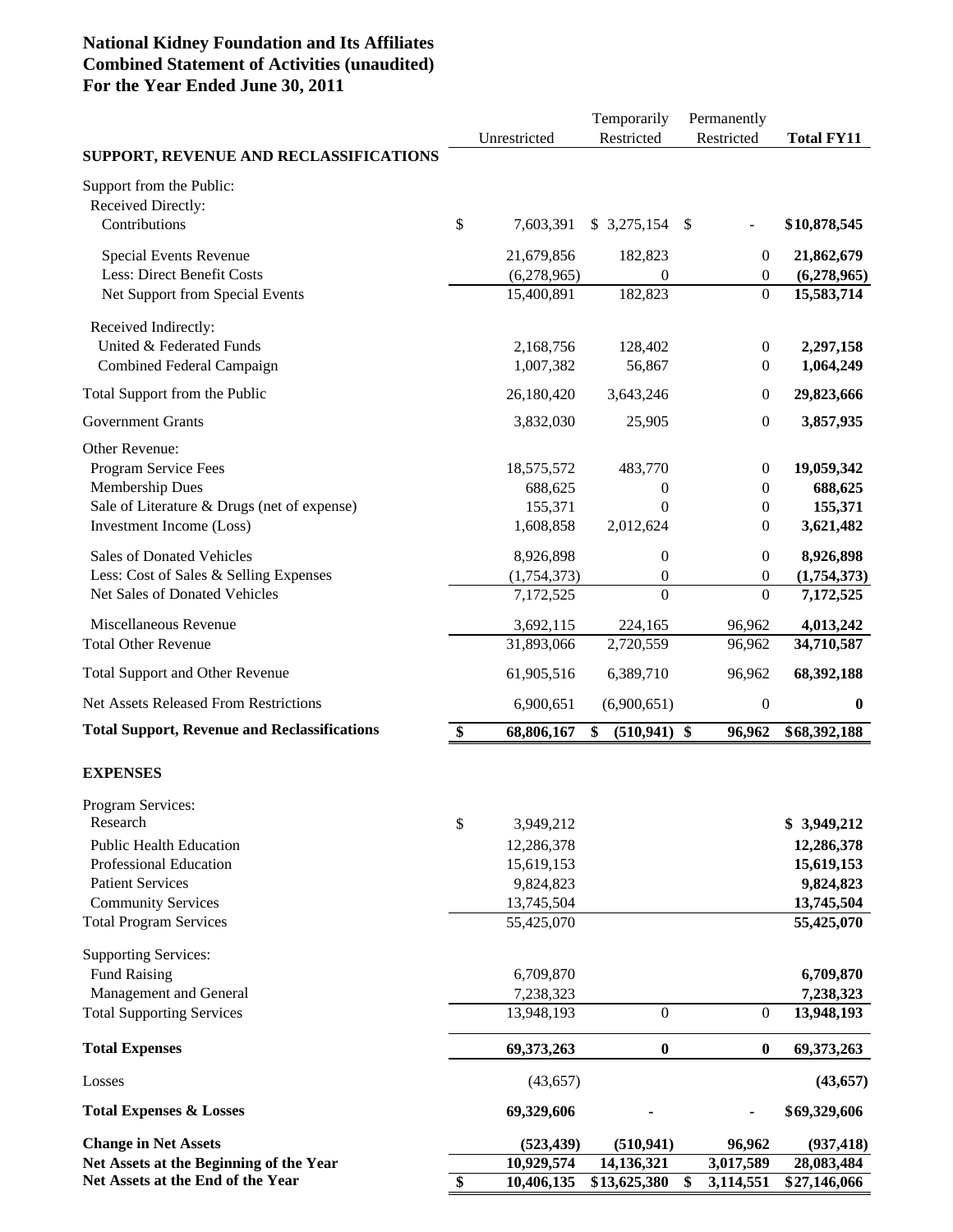## **National Kidney Foundation and Its Affiliates Combined Statement of Cash Flows (unaudited) For the Year Ended June 30, 2011**

|                                                                   | <u>2011</u>      |
|-------------------------------------------------------------------|------------------|
| <b>Cash Flows from Operating Activities:</b>                      |                  |
| Change in Net Assets                                              | \$<br>(937, 418) |
| Adjustments to Reconcile Change in Net Assets to Net Cash         |                  |
| Provided by Operating Activities:                                 |                  |
| Depreciation and Amortization                                     | 504,498          |
| Unrealized Gain/Loss on Investments                               | (2,927,343)      |
| Loss on Disposal of Fixed Assets                                  | $\theta$         |
| <b>Donated Stocks</b>                                             | (87, 127)        |
| <b>Donated Fixed Assets</b>                                       | (34,000)         |
| <b>Contribution of Vehicles</b>                                   | (9,203,097)      |
| Cost of Sales of Contributed Vehicles                             | 9,199,647        |
| Realized gain on investment<br>Deferred rent                      | 272,749          |
|                                                                   | 46,681           |
| <b>Changes in Operating Assets and Liabilities (as restated):</b> |                  |
| <b>Accounts Receivable</b>                                        | 1,483,330        |
| Inventories of Educational & Campaign Material                    | 232,703          |
| Prepaid Expenses                                                  | 323,398          |
| <b>Other Assets</b>                                               | (68, 011)        |
| Accounts Payable & Accrued Expenses                               | 1,729,347        |
| Deferred Income                                                   | (2,595,333)      |
| <b>Other Liabilities</b>                                          | 34,416           |
| Net Cash Provided (Used) by Operating Activities                  | (2,025,560)      |
| <b>Cash Flows from Investing Activities:</b>                      |                  |
| <b>Purchase of Fixed Assets</b>                                   | (259, 221)       |
| Proceeds from the Disposition of Fixed Assets                     | (10,739)         |
| Proceeds from the Sale of Investments                             | 12, 155, 137     |
| <b>Purchases of Investments</b>                                   | (9,206,655)      |
| Net cash Provided (Used) in Investing Activities                  | 2,678,522        |
| <b>Cash Flows From Financing Activities:</b>                      |                  |
| Contributions restricted for investment in endowment              | (421, 650)       |
| <b>Contributions to Endowment</b>                                 | 85,671           |
| Proceeds from Loans Payable                                       | 4,913,495        |
| Repayment of Loans Payable                                        | (3,500,000)      |
| Net Cash Provided (Used) in Financing Activities                  | 1,077,516        |
| Net increase/(decrease) in cash and cash equivalents              | 1,730,478        |
| Cash and cash equivalents at beginning of year                    | 9,358,409        |
| Cash and cash equivalents at end of year                          | \$<br>11,088,887 |
| Supplemental disclosure of cash flow information                  |                  |
| Interest paid                                                     | \$<br>2,810      |
| Income taxes paid                                                 | $\Omega$         |
| Noncash investing and financing activities-In-kind donations      | 540,000          |
|                                                                   |                  |